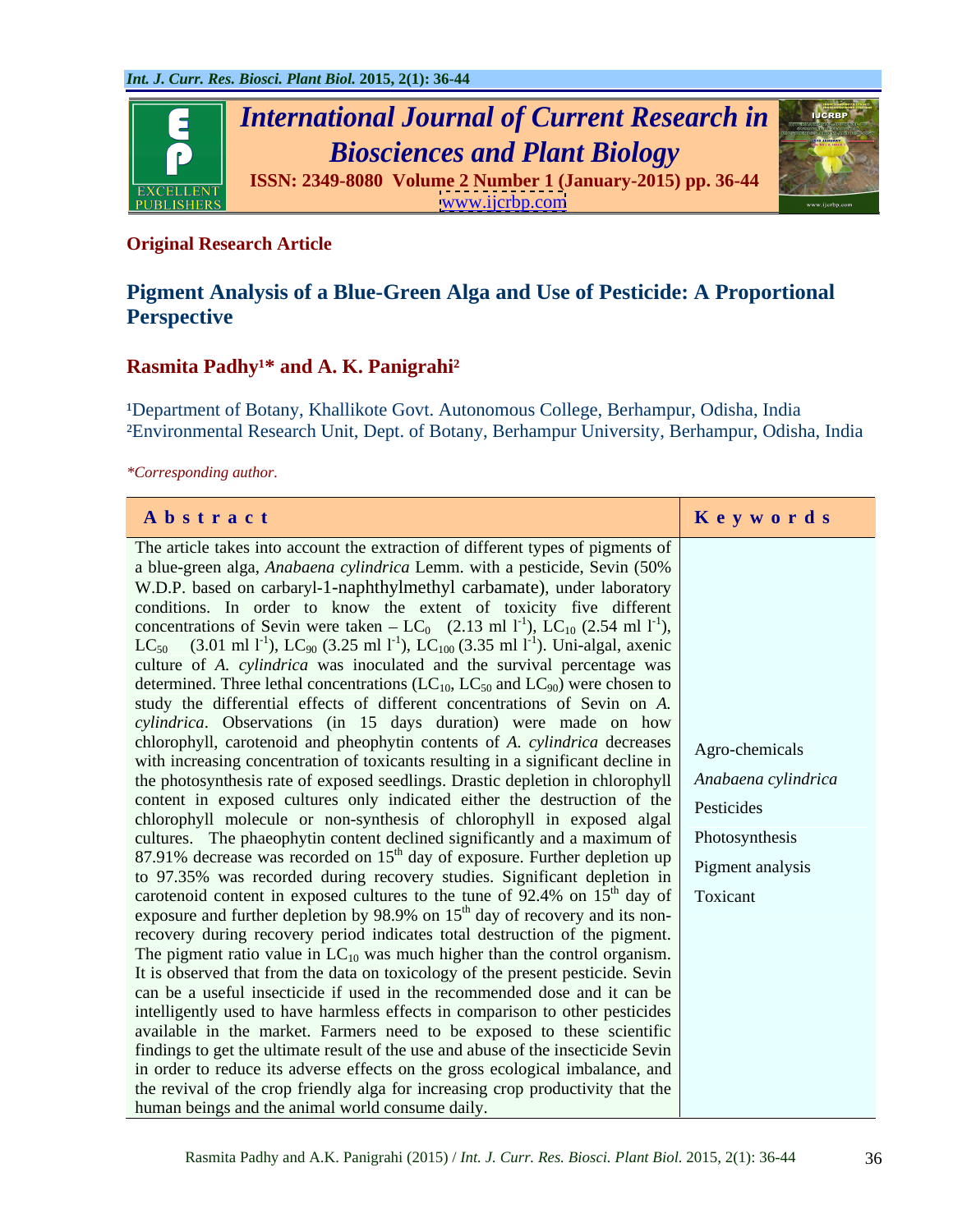## **Introduction**

to combat the attacks of various pests on nematicides (to kill microscopic eelworms), molluscicides (to kill slugs and snails) and acaricides (to kill mites). Insecticides are of 6 types: Selection of organochlorine insecticides, organophosphate *duration:* The selected concentrationswere 2.13 insecticides, carbamates, pyrethroid, sulfonylurea and bio-pesticides. Ideally a pesticide must be exposure were 0,3,6.9,12 and 15 days. After lethal to the targeted pests, but not to non-target exposure the alga were allowed to recover in normal species, including man. Unfortunately, this is not condition in three consecutive periods of 5 days up the case, so the controversy of use and abuse of to 15 days. pesticides has surfaced. The rampant use of these chemicals, under the adage, "if little is good, a lot more will be better" has played havoc with human and other life forms (Aktar et al., 2009). The present study has been carried out to analyze the pigment contents of a blue-green alga, *Anabaena cylindrica* Lemm. in presence of a pesticide, Sevin (50% W.D.P. based on carbaryl-1-naphthylmethyl (3 days) and centrifuged. The supernatant was carbamate), under laboratory conditions.

*Anabaena cylindrica* Lemm. is photo-autotrophic, unbranched, filamentous, heterocystous, blue-green alga belonging to the family Nostocaceae. It shows three different types of cells viz. vegetative cells, cells are always cylindrical in shape. The vegetative cells fix  $CO<sub>2</sub>$  and evolve  $O<sub>2</sub>$  where as heterocysts are unable to fix  $CO<sub>2</sub>$  or evolve  $O<sub>2</sub>$  but can fix nitrogen under aerobic condition (Stewart, 1974). The akinetes are perennating spores that develop between vegetative cells and heterocysts and obtain

### **Selection of toxicant**

SEVIN 50% W.D.P. based on carbaryl-1 pesticide for control of pests on fruits, vegetables,

Pesticides have been increasingly used now-a-days forage, cotton and other crops, as well as poultry to meet daily needs of human beings irrespective of and pets was selected for the present study. It is their adverse effects on health and hygiene. relatively free from handling hazards and may be Pesticides or agro-chemicals are chemicals designed applied in the immediate pre-harvest period without agricultural and horticultural crops. They fall into has a low mammalian toxicity. It is generally three major classes: insecticides, fungicides and regarded as one of the safer insecticides Sevin 50% herbicides (for weed killers). There are also W.D.P. is normally non-phytotoxic Sevin 50% rodenticides (for control of vertebrate pests), W.D.P. is compatible with most of the pesticides, concern for excessive residues. SEVIN 50% W.D.P. except those of alkaline nature.

> *Selection of concentration of pesticide and* ml/L,2.54ml/L, 3.01 ml/L,3.25 ml/L ,3.35ml/L and to 15 days.

## **Pigment analysis-Photosynthetic efficiency**

**Materials and methods** refrigerator (20<sup>o</sup>C) for 25 h. It was finally represented to a big a gluon superintent. The total **Test organism CHOOPHOUT CONSERVANT WAS measured** (Vernon, 1960) by heterocysts and akinetes. The spores and vegetative pinch of oxalic acid was added and kept for 24 h in fixed carbon and nitrogen from them. carotenoid was calculated by using the formula *(a) Pigment studies (Estimation of chlorophyll, carotenoid and phaeophytin):* For chlorophyll estimation, a culture suspension (100 ml) was withdrawn aseptically after a desired time interval discarded and the residue was extracted in 5 ml of 80% acetone for 10 min in dark and then kept in centrifuged to obtain a clear supernatant. The total chlorophyll was measured (Vernon, 1960) by recording the optical density of the extract at 649, 652 and 665 nm and for carotenoid at 475 nm against acetone reference in a UV- visible spectrophotometer (PC based) (Systronics, 119). The supernatant thus obtained was taken and a a refrigerator for phaeophytin extraction (Vernon, 1960). The total phaeophytin was measured by recording the optical density of the extract at 536, 655 and 666 nm. The amount of total chlorophyll and phaeophytin was calculated by using the formula given by Vernon (1960). The amount of given by Davies (1976).

Carotenoid mg/litre = DVK/2000

naphthylmethyl carbamate, a broad spectrum Where, D=Optical density; V=Volume; K=Dilution factor.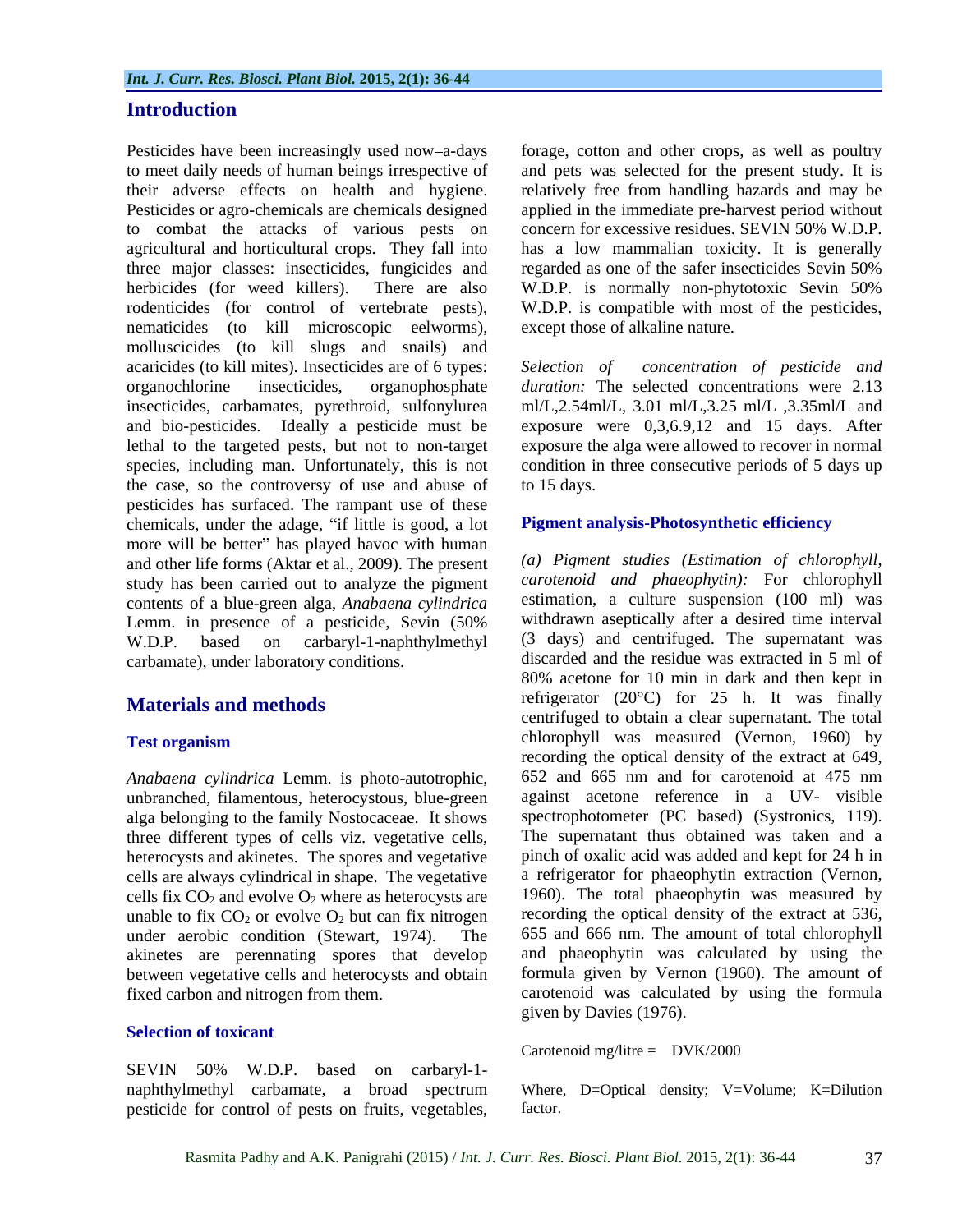was calculated by using the formula given below: 2000).

Total chlorophyll (mg  $I^{-1}$ ) = **Results**  $\mathbf{S}$  =  $\mathbf{Results}$  $(6.45 \times OD$  at 665 nm) +  $(17.22 \times OD$  at 649 nm)

of mean values and standard deviation. Correlation cylindrica. Variance Ratio (ANOVA) tests were conducted to

The amount of total chlorophyll and phaeophytin analyze the obtained data (Panigrahi and Sahu, 2000).

## **Results**

Total phaeophytin  $(mg l^{-1}) =$ <br>Sevin was prepared in different experimental  $(6.75 \times OD$  at 666 nm) +  $(26.03 \times OD$  at 655 nm) conical flasks. The dilutions were made with the **Statistical analysis** *cylindrica* was inoculated and the survival The data was processed initially for determination toxicity values of the pesticide, Sevin on *A.*  coefficient, regression analysis and analysis of selected for further detailed studies pertaining to the A graded series of concentrations of the pesticide, nutrient medium. Unialgal, axenic culture of *A.*  percentage was determined. Table 1 describes the The following concentrations were effects of Sevin on the blue green alga.

**Table 1. Deduced lethal concentration values after 15 days of exposure from the toxicity testing data.**

| <b>Lethal Concentration</b>              | <b>Pesticide Concentration</b> | <b>Percent Survival</b>                 |
|------------------------------------------|--------------------------------|-----------------------------------------|
| $\sigma$                                 | $(ml l-1)$                     | (PS)                                    |
| $\mathbf{r}$ $\alpha$<br>LU <sub>0</sub> | 2.13                           | $\mathbf{D}$<br>$\Gamma$ <sup>100</sup> |
|                                          | 2.54                           | $\mathbf{D}$ $\alpha$<br>$PS_{90}$      |
| $LC_{10}(A)$<br>$LC_{50}(B)$             | 3.01                           | $PS_{50}$                               |
| $LC_{90}(C)$                             | $\sim$ $\sim$ $\sim$<br>3.25   | $n^{q}$<br>$PS_{10}$                    |
| $LC_{100}$                               | $\sim$ $\sim$<br>3.35          |                                         |

In all figures,  $LC_{10}$ ,  $LC_{50}$  and  $LC_{90}$  were expressed as A, B and C respectively and 'Con.' stands for percent decreased significantly showing a

as A, B and C respectively and 'Con.' stands for concentrations were chosen to study the control. Table 1 indicated that with the increase in differential effects of different concentrations of concentration of the toxicant (Sevin) the survival the pesticide (Sevin) on the blue-green alga, *A.* negative correlation. The above three lethal *cylindrica*.



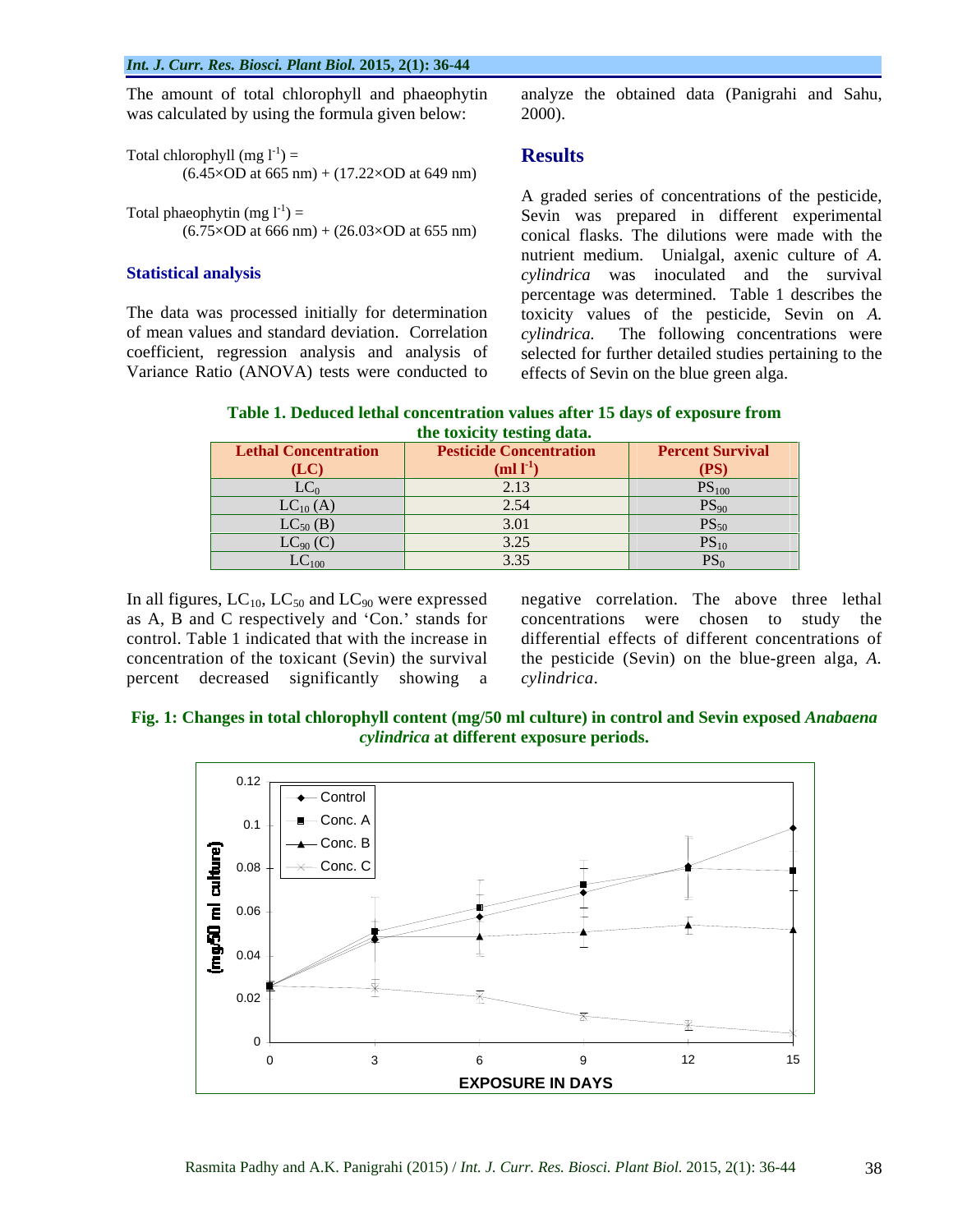### *Int. J. Curr. Res. Biosci. Plant Biol.* **2015, 2(1): 36-44**

concentrations of the pesticide, Sevin, at different  $1^{-1}$ ) a non-significant increase in chlorophyll content increased during the recovery period but

The changes in total chlorophyll content of *A.*  the values were less than the control values (Fig. *cylindrica* exposed to different sub-lethal 3). At 3.0 ml  $I<sup>-1</sup>$  (LC<sub>50</sub>) of Sevin chlorophyll days of exposure and recovery were shown in Figs. control values at all exposure periods, except third 1 and 2. Control set showed a regular trend of day of exposure, where 4.2% increase was increase in chlorophyll content with the exposure recorded. However, the change in chlorophyll period. The total chlorophyll content increased content with the increase in exposure period from 0.026±0.002 to 0.099±0.014 mg/50ml culture showed a positive correlation. With the increase in within 15 days of exposure and the pigment further exposure period, the chlorophyll content increased. increased to  $0.131 \pm 0.008$  mg/50 ml culture in the In contrast, at 3.25 ml  $1^{-1}$  (LC<sub>90</sub>) after exposure, the next 15 days of recovery. However, at  $LC_{10}$  (2.5 ml chlorophyll content reduced drastically, even the ) a non-significant increase in chlorophyll values were much less than the inoculated value of content was marked over the control value up to  $9<sup>th</sup>$  (0) day of exposure. When the exposed alga was day of exposure and then the value declined with transferred to toxicant free nutrient medium, the the increase in exposure period. The chlorophyll exposed alga (C) could not recover altogether to its content depleted significantly when compared to control value.

**Fig. 2: Percent change in total chlorophyll content in Sevin exposed** *Anabaena cylindrica***, in comparison to respective control values, at different exposure periods.**



**Fig. 3: Changes in total chlorophyll content in Sevin exposed** *Anabaena cylindrica* **at different recovery periods.**

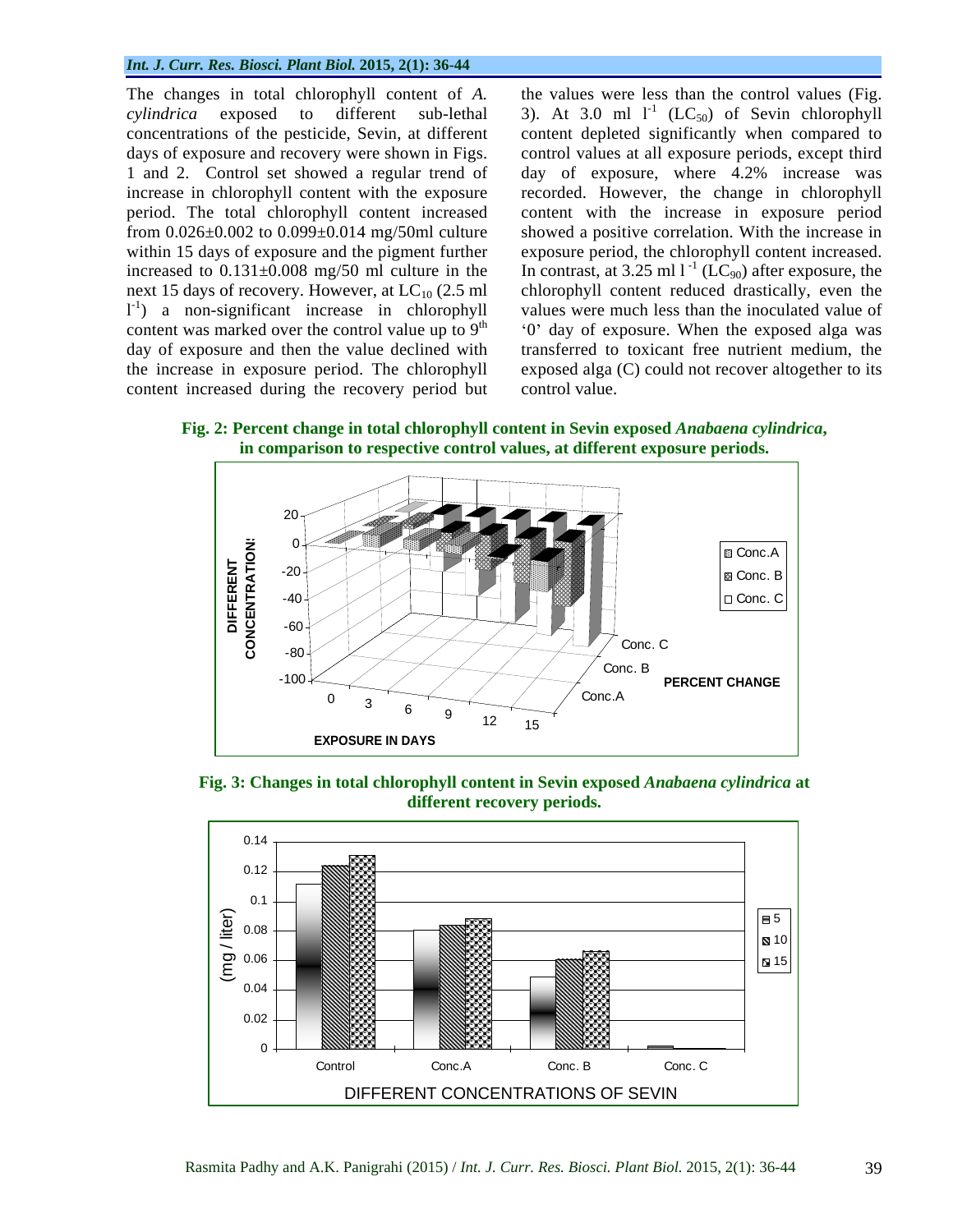### *Int. J. Curr. Res. Biosci. Plant Biol.* **2015, 2(1): 36-44**

*cylindrica* after exposure to different concentrations periods. (B) of Sevin, whereas C  $(LC_{90})$  showed drastic (Figs. 5 and 6).

Changes in the total phaeophytin content of *A.*  decline in phaeophytin content at all exposure of pesticide, Sevin, at different days of exposure and phaeophytin content was observed when compared recovery has been presented in Fig. 4. Control set to the control values. No significant recovery was showed a positive correlation with the increase in marked, when the exposed algae were transferred to exposure period and showed a steady increase after toxicant free nutrient medium, except in conc. A, the very first day of inoculation for the entire period where a maximum of 7.39% recovery, when of exposure. Identical increase in phaeophytin compared to 15d exposure value and no recovery at content was marked in case of  $LC_{10}$  (A) and  $LC_{50}$  higher concentrations of the pesticide was marked In all the exposed flasks, decline in (Figs. 5 and 6).

**Fig. 4: Changes in total phaeophytin content in control and Sevin exposed** *Anabaena cylindrica* **at different exposure periods.**



**Fig. 5: Percent change in phaeophytin content of exposed** *Anabaena cylindrica* **in comparison to respective control values, at different exposure periods.**

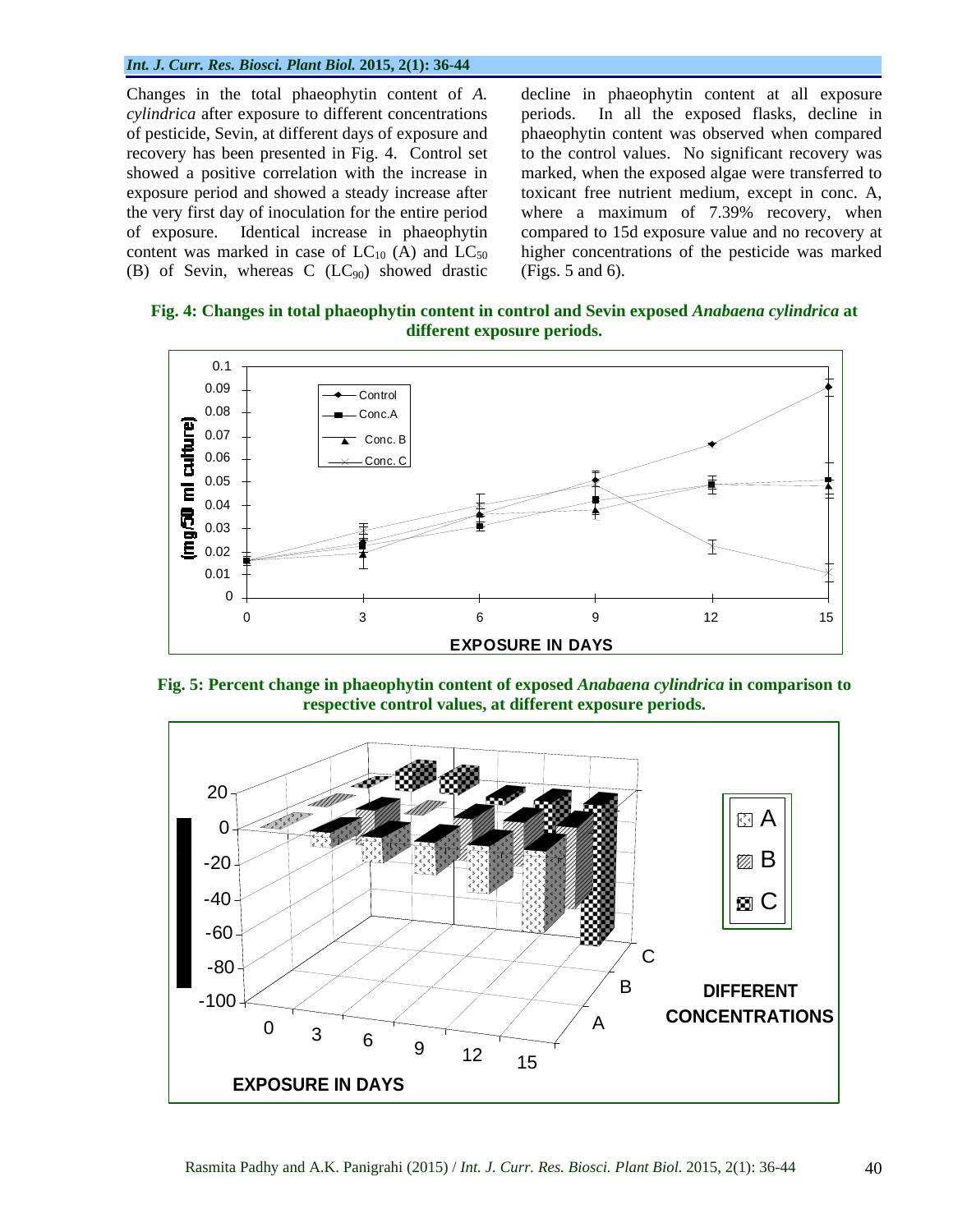



Figs. 7 and 8 represented the changes in the values. At higher concentration  $(3.25 \text{ ml l}^{-1})$  of Sevin, carotenoid content of *Anabaena cylindrica*, after and 8), when compared to their respective control

exposure to different concentrations of Sevin at when compared to the respective control values. different days of exposure and recovery. Control set Non-significant (Table 2) partial recovery in the rate showed a steady increase in carotenoid content with over the  $15<sup>th</sup>$  day value was marked in A & B, the increase in exposure period, showing a positive (r whereas in conc. C, no recovery was marked (Fig.9),  $= 0.986$ ,  $p \le 0.001$ ) correlation. However, at all the rather the values were much less when compared to three different concentrations of Sevin, a significant inoculation day value (Fig. 9). showed higher decrease in carotenoid content was marked (Fig. 7 percentage of decrease in carotenoid content in ) of Sevin, a drastic decline in the pigment content was marked,  $<sup>th</sup>$  day value was marked in A & B,</sup> exposed alga at all the three concentrations of Sevin.

**Fig. 7: Changes in carotenoid content (mg/50 ml culture) in control and Sevin exposed** *Anabaena cylindrica* **at different exposure periods.**

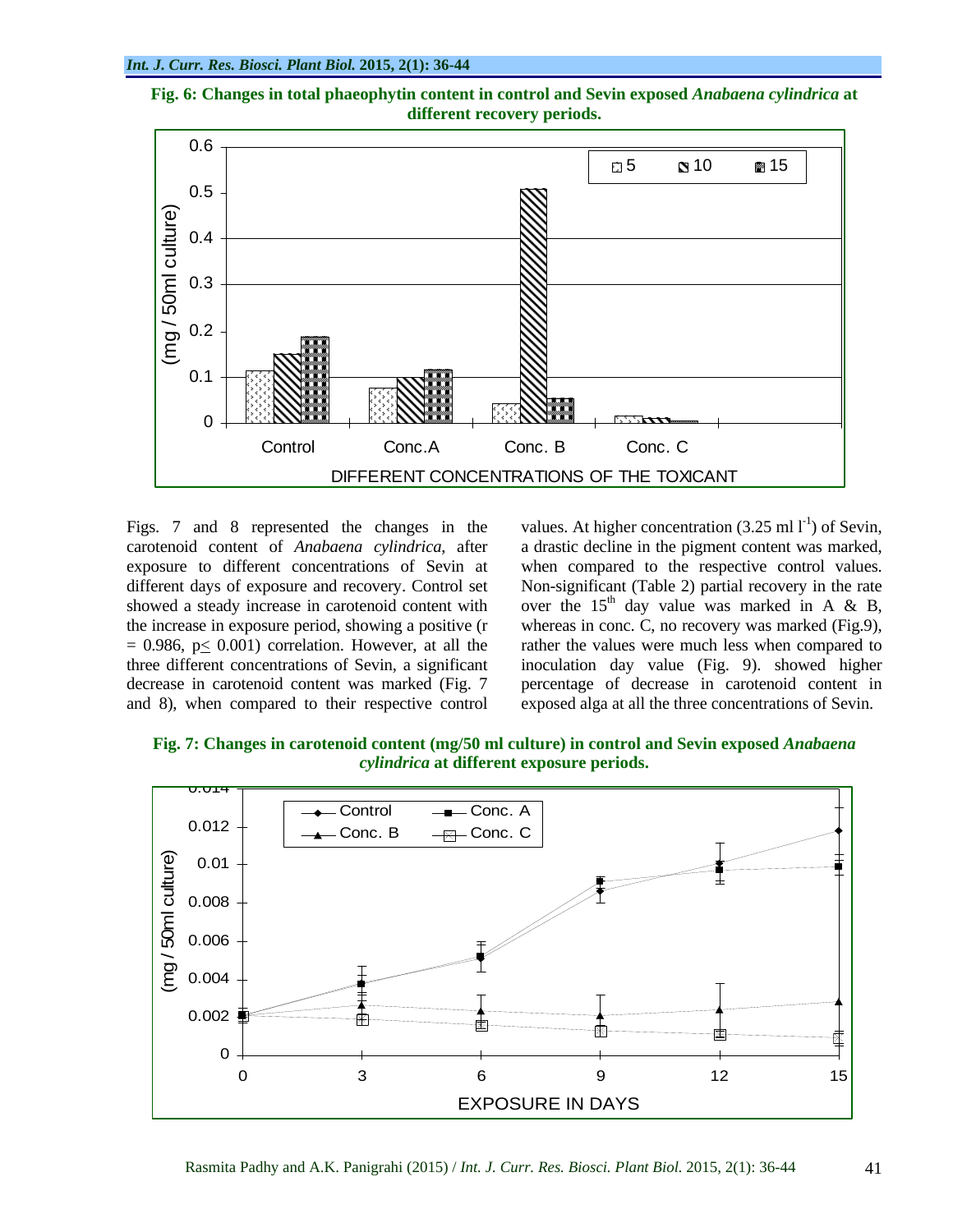



**Fig. 9: Changes in total carotenoid content in control and Sevin exposed** *Anabaena cylindrica* **at different recovery periods.**



days of exposure verses total Chlorophyll indicated the existence of positive and highly indicated the existence of significant positive significant  $(p \le 0.001)$  correlation in control, conc. A correlation in control ( $r = 0.993$ ,  $p \le 0.001$ ), Conc. and in conc. B significant correlation ( $p \le 0.01$ ) was A ( $r = 0.971$ ,  $p \le 0.01$ ) and Conc. B ( $r = 0.991$ , marked. But in case of conc. C a non-significant  $p\leq 0.001$ ) and a negative correlation ( $r = -0.915$ , negative correlation was marked in concentration C  $p \leq 0.05$ ) was marked in Conc. C (Table 2). In (r=-0.451, *p*=NS). The percent change in phaeophytin between percent change in chlorophyll content verses days of exposure were all negative correlation in all the three concentrations (A, B, C) significant  $(p \le 0.01)$  in Con. A and B but in case studied In between carotenoid content of control and conc. C, highly significant  $(p \le 0.001)$  correlation exposed alga verses days of exposure indicated the

The correlation coefficient analysis between In between phaeophytin content and days of exposure The correlation coefficient analysis between In between phaeophytin content and days of exposure<br>days of exposure verses total Chlorophyll indicated the existence of positive and highly<br>content of existence of significant content showed the existence of negative significant existence of a positive correlation and the values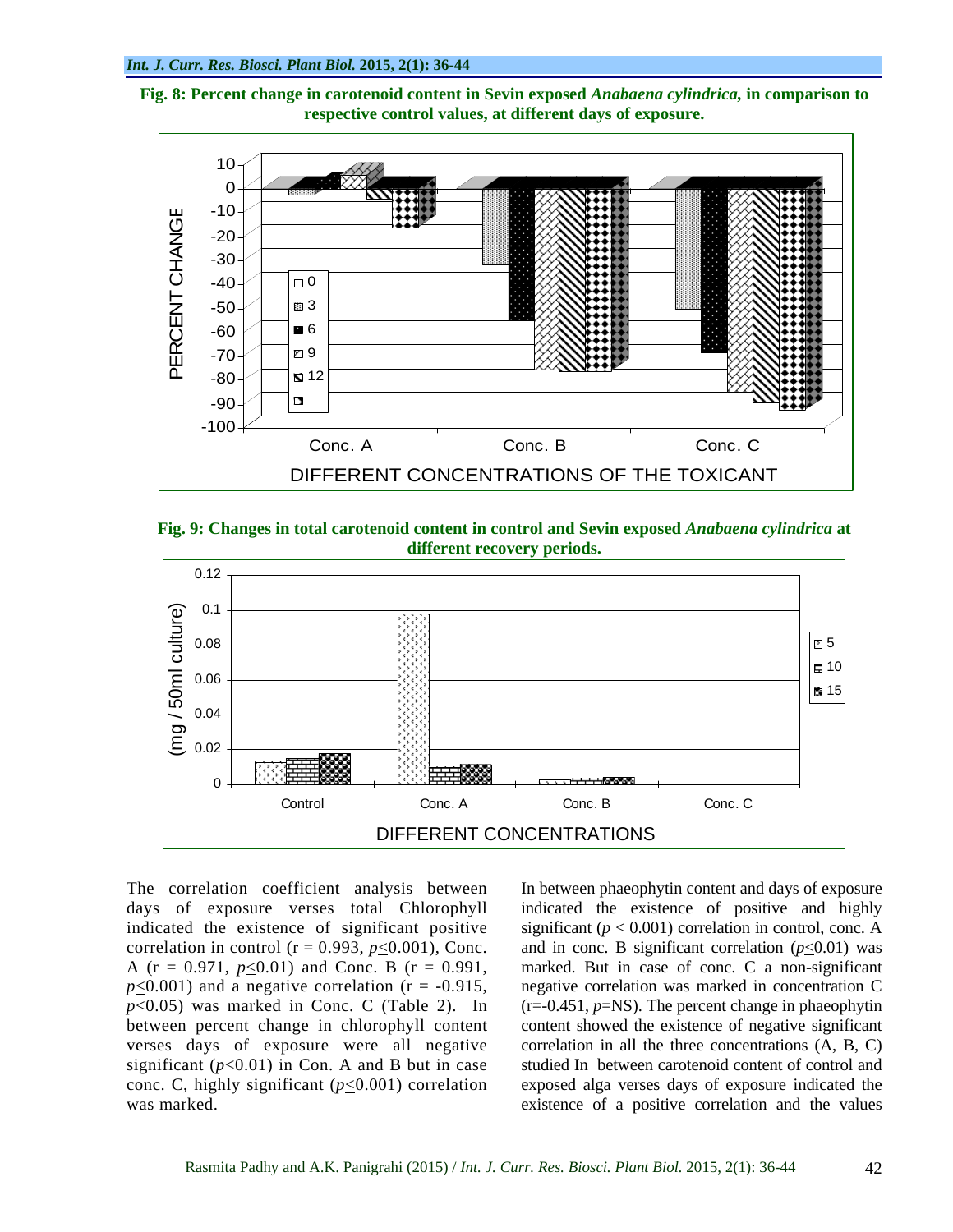### *Int. J. Curr. Res. Biosci. Plant Biol.* **2015, 2(1): 36-44**

The percent change in carotenoid content versus days correlation.

were highly significant  $(p \le 0.001)$ , in control, conc. A of exposure in conc. A, showed a non-significant and conc. B (Table 2). A negative and significant (r = - - negative correlation and in case of conc. B and C, - 0.935,  $p \le 0.01$ ) correlation was marked in conc. C. - showed a negative but significant ( $p \le 0.05$ ) negative correlation and in case of conc. B and C, showed a negative but significant  $(p<0.05)$ correlation.

# **Table 2. Correlation co-efficient (r) between days of exposure and different parameters of study of**  *Anabaena cylindrica***, exposed to three different concentrations of the insecticide and control**

| $(NS = Not significant).$                           |                                        |                                                          |                   |                                               |                                        |                                                    |  |
|-----------------------------------------------------|----------------------------------------|----------------------------------------------------------|-------------------|-----------------------------------------------|----------------------------------------|----------------------------------------------------|--|
| <b>Concentration of the</b><br>insecticide ml $I-1$ | <b>Total</b><br>chlorophyll<br>content | <b>Percent change in Carotenoid</b><br>total chlorophyll | content           | Percent<br>change in<br>carotenoid<br>content | <b>Total</b><br>phaeophytin<br>content | <b>Percent change</b><br>in phaeophytin<br>content |  |
| Control $(0.0)$<br>$p \leq$                         | 0.993<br>0.001                         | ------                                                   | 0.986<br>0.001    | $-----$                                       | 0.997<br>0.001                         | ------                                             |  |
| $\Lambda$<br>$(2.5ml1^{-1})$<br>$p \leq$            | 0.971<br>0.01                          | $-0.939$<br>0.01                                         | 0.985<br>0.001    | $-0.516$<br>N <sub>S</sub>                    | 0.991<br>0.001                         | $-0.918$<br>0.01                                   |  |
| B<br>$(3.0 \text{ml } l^{-1})$<br>$p \leq$          | 0.991<br>0.001                         | $-0.957$<br>0.01                                         | 0.991<br>0.001    | $-0.923$<br>0.05                              | 0.916<br>0.01                          | $-0.995$<br>0.001                                  |  |
| $\sim$<br>(3.25ml1)<br>$p \leq$                     | $-0.915$<br>0.05                       | $-0.996$<br>0.001                                        | $-0.935$<br>0.001 | $-0.978$<br>0.05                              | $-0.451$<br>N <sub>S</sub>             | $-0.984$<br>0.01                                   |  |

Pesticides which are used for preventing or destroying pest is having more negative impact on our ecological system when compared to its desired action. Pesticides are carried by wind and also by rain runoff water from the crop fields to other areas contaminated the water bodies causing serious water pollution problems. Many of the chemicals used in pesticides are persistent soil contaminants, whose impact may endure for decades and adversely affect soil conservation (USEPA, 1989, 1996, 2000 and 2001). The use of pesticides decreased the general biodiversity in the soil. The assessment of toxic chemicals depends on two basic items of information. First, the environmental available concentrations of the chemical which occur as a result of discharge and distribution in the natural environment and secondly, the toxicological properties of the chemical at that concentration and its possible impact on the biota including humans. It is clearly evident that, Sevin an insecticide which Safer application of these insecticides in the crop is well known for its interference in biochemical fields, at proper doses /concentrations also will not metabolism becomes phytotoxic when used in harm the non-target systems like nitrogen fixing,

**Discussion** even though many advantages have been derived from the use of pesticides, more investigation is necessary to provide less toxic chemicals, non chemical approaches and more efficient methods of pesticide applications.

and contaminate them. This rain runoff water also all forms of life, and investigative effects of this Many similarities exist in biological process among nature are not only important to plants, fish and wildlife, but to all life forms, including man. However, as long as the pesticides are used for pest control, there is always the possibility in future that unexpected and undesirable complication may arise even though minimum immediate hazards are occurring at present. If every person who uses pesticides will follow the simple recommendation "use only when absolutely necessary, choose the most suitable chemical, use the minimum quantity and apply through the best method available", environmental problems with regard to the application of pesticides will significantly reduce.

higher concentrations. Thus, we can conclude that heterocystous blue green algae. These tiny particles